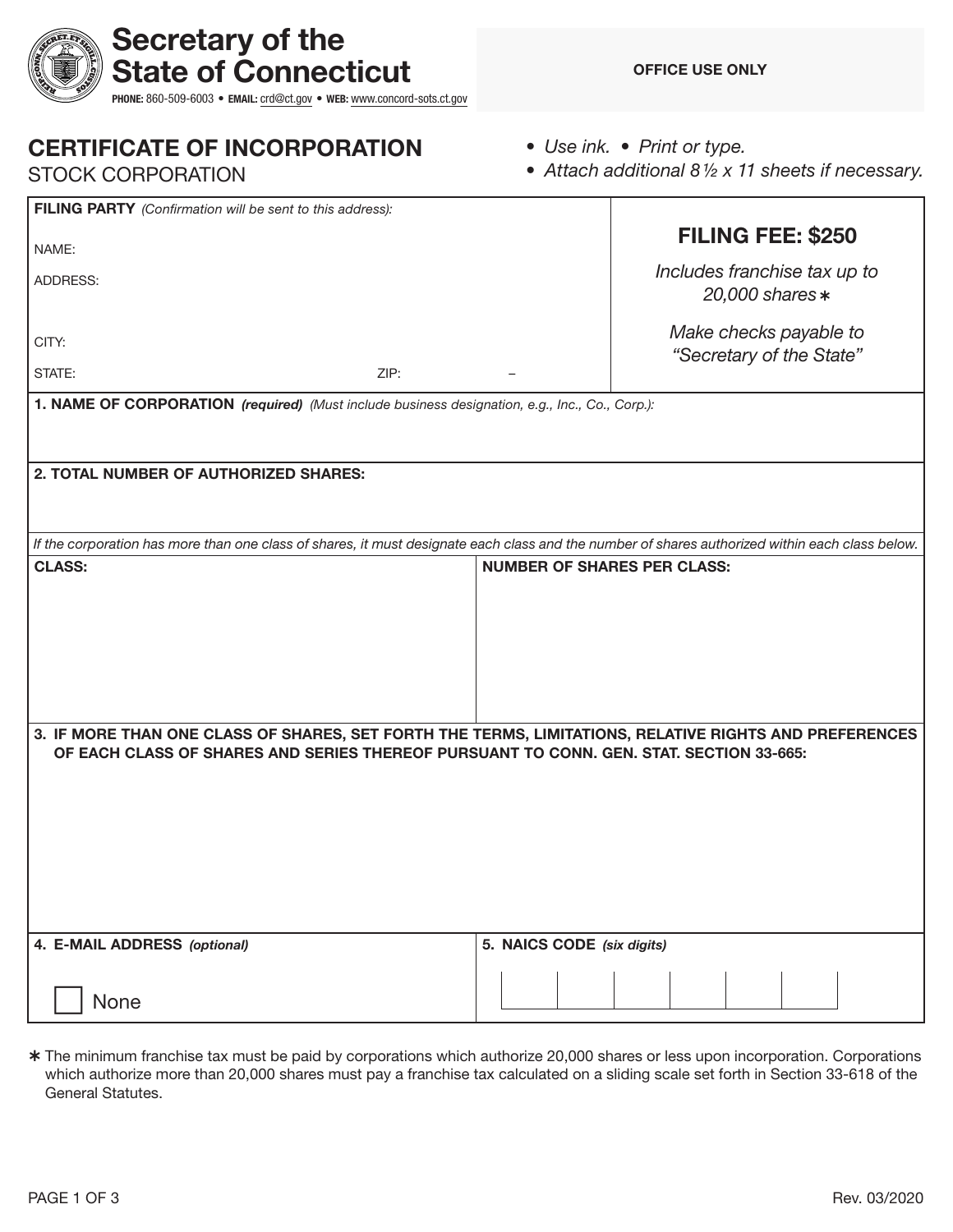

## Secretary of the State of Connecticut

PHONE: 860-509-6003 • EMAIL: crd@ct.gov • WEB: www.concord-sots.ct.gov

|                                                                                                                                                                                                                                                                                                                                                                                                                                                                                                                                               |           |                                                | NOTE: COMPLETE EITHER 6A OR 6B BELOW, NOT BOTH.                           |                                    |                     |                                                |                                                  |  |
|-----------------------------------------------------------------------------------------------------------------------------------------------------------------------------------------------------------------------------------------------------------------------------------------------------------------------------------------------------------------------------------------------------------------------------------------------------------------------------------------------------------------------------------------------|-----------|------------------------------------------------|---------------------------------------------------------------------------|------------------------------------|---------------------|------------------------------------------------|--------------------------------------------------|--|
| 6. APPOINTMENT OF REGISTERED AGENT (required)                                                                                                                                                                                                                                                                                                                                                                                                                                                                                                 |           |                                                |                                                                           |                                    |                     |                                                |                                                  |  |
|                                                                                                                                                                                                                                                                                                                                                                                                                                                                                                                                               |           |                                                |                                                                           |                                    |                     |                                                |                                                  |  |
| <u> 1980 - Jan Stein Stein Stein Stein Stein Stein Stein Stein Stein Stein Stein Stein Stein Stein Stein Stein S</u><br>Signature accepting appointment                                                                                                                                                                                                                                                                                                                                                                                       |           |                                                |                                                                           |                                    |                     |                                                |                                                  |  |
| (P.O. Box unacceptable)<br>STREET:                                                                                                                                                                                                                                                                                                                                                                                                                                                                                                            |           |                                                | <b>BUSINESS ADDRESS</b> (required): Check box if none:                    | (P.O. Box unacceptable)<br>STREET: |                     |                                                | <b>CONNECTICUT RESIDENCE ADDRESS (required):</b> |  |
| CITY:                                                                                                                                                                                                                                                                                                                                                                                                                                                                                                                                         |           |                                                |                                                                           | CITY:                              |                     |                                                |                                                  |  |
| STATE:                                                                                                                                                                                                                                                                                                                                                                                                                                                                                                                                        |           | ZIP:                                           |                                                                           | STATE:                             | <b>CT</b>           |                                                | ZIP:                                             |  |
|                                                                                                                                                                                                                                                                                                                                                                                                                                                                                                                                               |           | <b>CONNECTICUT MAILING ADDRESS (required):</b> |                                                                           |                                    |                     |                                                |                                                  |  |
| STREET OR P.O. BOX:                                                                                                                                                                                                                                                                                                                                                                                                                                                                                                                           |           |                                                |                                                                           |                                    |                     |                                                |                                                  |  |
| CITY:                                                                                                                                                                                                                                                                                                                                                                                                                                                                                                                                         |           |                                                |                                                                           |                                    |                     |                                                |                                                  |  |
| STATE:                                                                                                                                                                                                                                                                                                                                                                                                                                                                                                                                        | <b>CT</b> |                                                | ZIP:                                                                      |                                    |                     |                                                |                                                  |  |
|                                                                                                                                                                                                                                                                                                                                                                                                                                                                                                                                               |           |                                                | NOTE: DO NOT COMPLETE 6B IF AGENT APPOINTED IN 6A ABOVE.                  |                                    |                     |                                                |                                                  |  |
| <b>B.</b> If Agent is a business,<br>Signature accepting appointment<br>on behalf of agent:                                                                                                                                                                                                                                                                                                                                                                                                                                                   |           |                                                |                                                                           |                                    |                     |                                                |                                                  |  |
| <b>CONNECTICUT BUSINESS ADDRESS (required):</b><br>(P.O. Box unacceptable)                                                                                                                                                                                                                                                                                                                                                                                                                                                                    |           |                                                |                                                                           |                                    |                     | <b>CONNECTICUT MAILING ADDRESS (required):</b> |                                                  |  |
| STREET:                                                                                                                                                                                                                                                                                                                                                                                                                                                                                                                                       |           |                                                |                                                                           |                                    | STREET OR P.O. BOX: |                                                |                                                  |  |
| CITY:                                                                                                                                                                                                                                                                                                                                                                                                                                                                                                                                         |           |                                                |                                                                           | CITY:                              |                     |                                                |                                                  |  |
| STATE:                                                                                                                                                                                                                                                                                                                                                                                                                                                                                                                                        | <b>CT</b> | ZIP:                                           |                                                                           | STATE:                             |                     | <b>CT</b>                                      | ZIP:                                             |  |
|                                                                                                                                                                                                                                                                                                                                                                                                                                                                                                                                               |           |                                                | 7. ELECTION OF BENEFIT CORPORATION STATUS (MUST check box if applicable): |                                    |                     |                                                |                                                  |  |
| The Corporation elects to be a Benefit Corporation. In addition to any other stated purposes for<br>which the corporation is formed, the corporation shall also have the purpose to create a general<br>public benefit as defined in the Connecticut Benefit Corporation Act. [NOTE: If the corporation<br>also seeks to have one or more specific public benefit(s) in addition to the general public benefit,<br>then the corporation must set forth the specific public benefit(s), if any, in Box 8, below, under<br>"Other Provisions."] |           |                                                |                                                                           |                                    |                     |                                                |                                                  |  |
| 8. OTHER PROVISIONS:                                                                                                                                                                                                                                                                                                                                                                                                                                                                                                                          |           |                                                |                                                                           |                                    |                     |                                                |                                                  |  |
|                                                                                                                                                                                                                                                                                                                                                                                                                                                                                                                                               |           |                                                |                                                                           |                                    |                     |                                                |                                                  |  |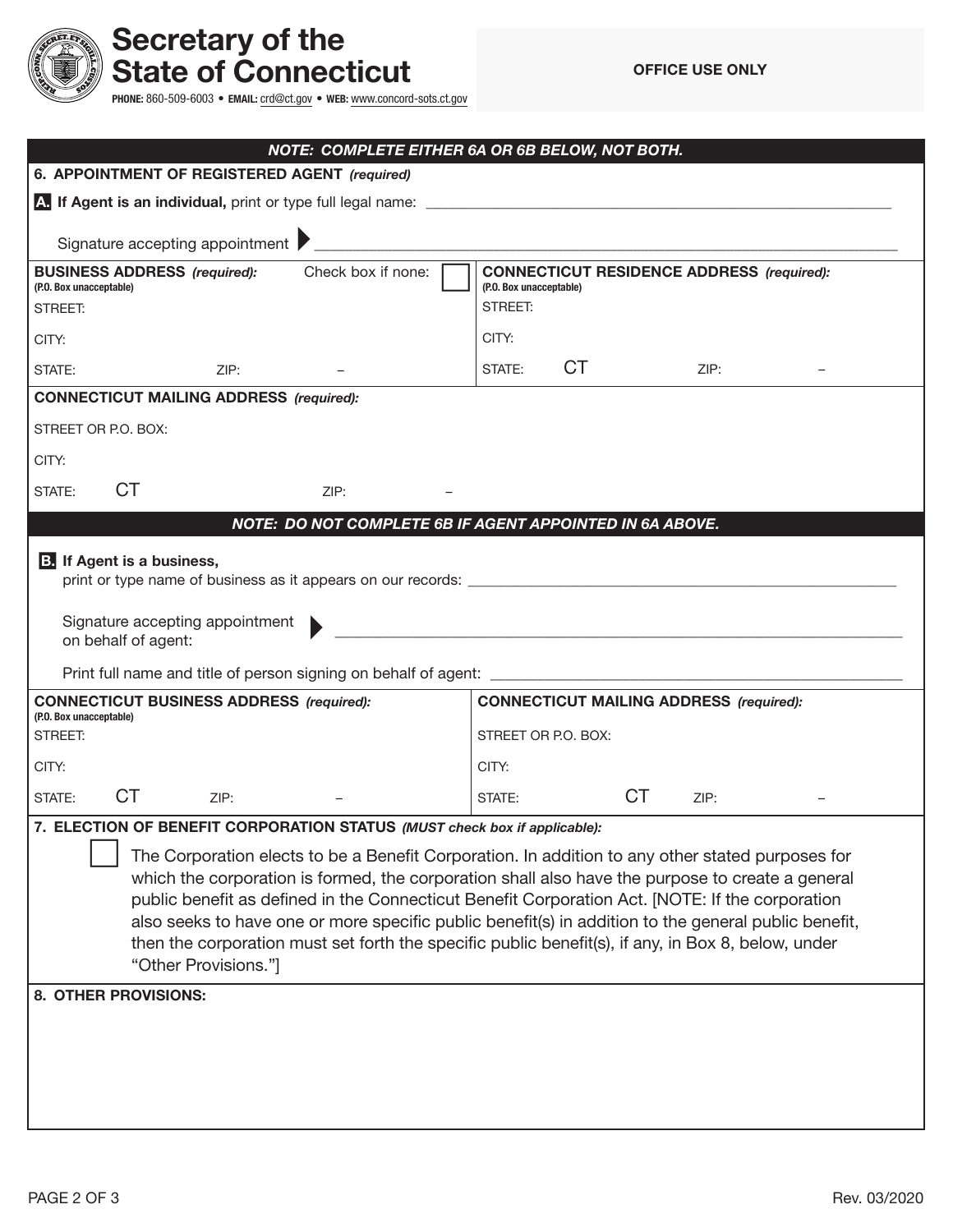

# Secretary of the State of Connecticut

PHONE: 860-509-6003 • EMAIL: crd@ct.gov • WEB: www.concord-sots.ct.gov

| 9. EXECUTION: CERTIFICATE MUST BE SIGNED BY EACH INCORPORATOR |          |                               |  |  |                     |  |  |  |
|---------------------------------------------------------------|----------|-------------------------------|--|--|---------------------|--|--|--|
|                                                               |          |                               |  |  |                     |  |  |  |
| <b>NAME OF INCORPORATOR(S)</b><br>(print or type)             |          | <b>ADDRESS</b><br>(No PO Box) |  |  | <b>SIGNATURE(S)</b> |  |  |  |
|                                                               | ADDRESS: |                               |  |  |                     |  |  |  |
|                                                               |          |                               |  |  |                     |  |  |  |
|                                                               | CITY:    |                               |  |  |                     |  |  |  |
|                                                               | STATE:   | ZIP:                          |  |  |                     |  |  |  |
|                                                               | ADDRESS: |                               |  |  |                     |  |  |  |
|                                                               |          |                               |  |  |                     |  |  |  |
|                                                               | CITY:    |                               |  |  |                     |  |  |  |
|                                                               | STATE:   | ZIP:                          |  |  |                     |  |  |  |
|                                                               | ADDRESS: |                               |  |  |                     |  |  |  |
|                                                               |          |                               |  |  |                     |  |  |  |
|                                                               | CITY:    |                               |  |  |                     |  |  |  |
|                                                               | STATE:   | ZIP:                          |  |  |                     |  |  |  |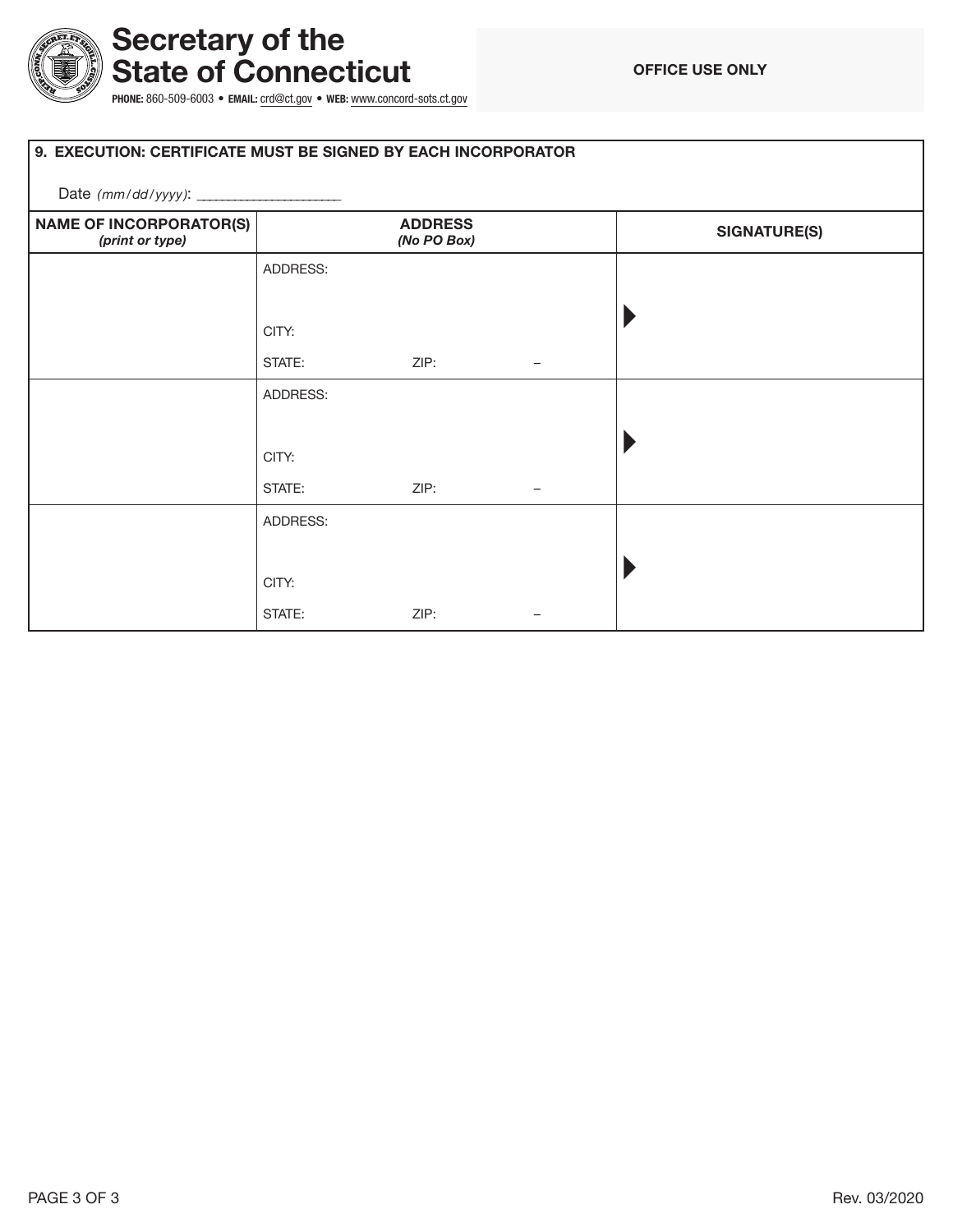## INSTRUCTIONS FOR COMPLETION OF THE CERTIFICATE OF INCORPORATION—STOCK CORPORATION

#### **INSTRUCTIONS**

- 1. NAME OF CORPORATION: Provide the name of the corporation. The name of the corporation must contain one of the following designations: "corporation," "incorporated," "company," "Societa per Azioni," or "limited," or the abbreviation "corp.", "inc.", "co.", "S.p.A.", or "ltd.", or words or abbreviations of like import in another language. The name must also be distinguishable from other business names on the records of the Secretary of the State.
- 2. TOTAL NUMBER OF AUTHORIZED SHARES: Provide the total number of shares the corporation is authorized to issue. Refer to Fee Schedule for amount due if over 20,000 shares.
- 3. TERMS, LIMITATIONS, RELATIVE RIGHTS AND PREFERENCES OF EACH CLASS OF SHARES AND SERIES THEREOF PURSUANT TO CONN. GEN. STAT. SECTION 33-665: Please set forth all information required by section 33-665 as amended for each class of stock authorized in item number 3.
- 4. CORPORATION EMAIL ADDRESS (If none, select "NONE"): The Secretary of the State must notify entities via email when their Annual Reports are due.
- 5. NAICS CODE: go to www.census.gov/naics, or call 1-888-756-2427. (business/occupation/profession code)
- 6. APPOINTMENT OF REGISTERED AGENT: The corporation may appoint either a natural person who is a resident of Connecticut; a Connecticut corporation, limited liability company, limited liability partnership, or statutory trust; or a foreign corporation, limited liability company, limited liability partnership or statutory trust that is registered to transact business in Connecticut and has a Connecticut address.

Please note the following: (A) if the agent being appointed is a natural person, that person's business address must be provided under the heading Business Address; their residence address under the heading Residence Address and the Connecticut mailing address under the heading Connecticut Mailing Address. (B) If the agent appointed is a business, it must provide its principal office under the Business Address heading and the Connecticut mailing address under the heading Connecticut Mailing Address. The agent must sign accepting the appointment in the space provided. The signatory must print their full name and the capacity under which they sign if signing on behalf of a business; the corporation may not appoint itself as its registered agent, and; all addresses must include a street number, street name, city, state, postal code except the Connecticut mailing address.

- 7. ELECTION OF BENEFIT CORPORATION STATUS: This box must be checked if the corporation elects to be a Benefit Corporation under the Connecticut Benefit Corporation Act. If the Benefit Corporation has one or more specific public benefit(s), in addition to the required general public benefit, then specific public benefits must be set forth in Box 8 "OTHER PROVISIONS," below Box 7 on the form.
- 8. OTHER PROVISIONS: Please present in the space provided or on an attachment any information which a stock corporation is permitted but not required to provide. If the corporation is a Benefit Corporation, any specific public benefits (beyond the required general public benefit) must be listed here.
- 9. EXECUTION: The document must be executed/signed by each incorporator, each of whom must provide an address containing a street and number, city, state and a postal code. The execution constitutes legal statement under the penalties of false statement that the information provided in the document is true.